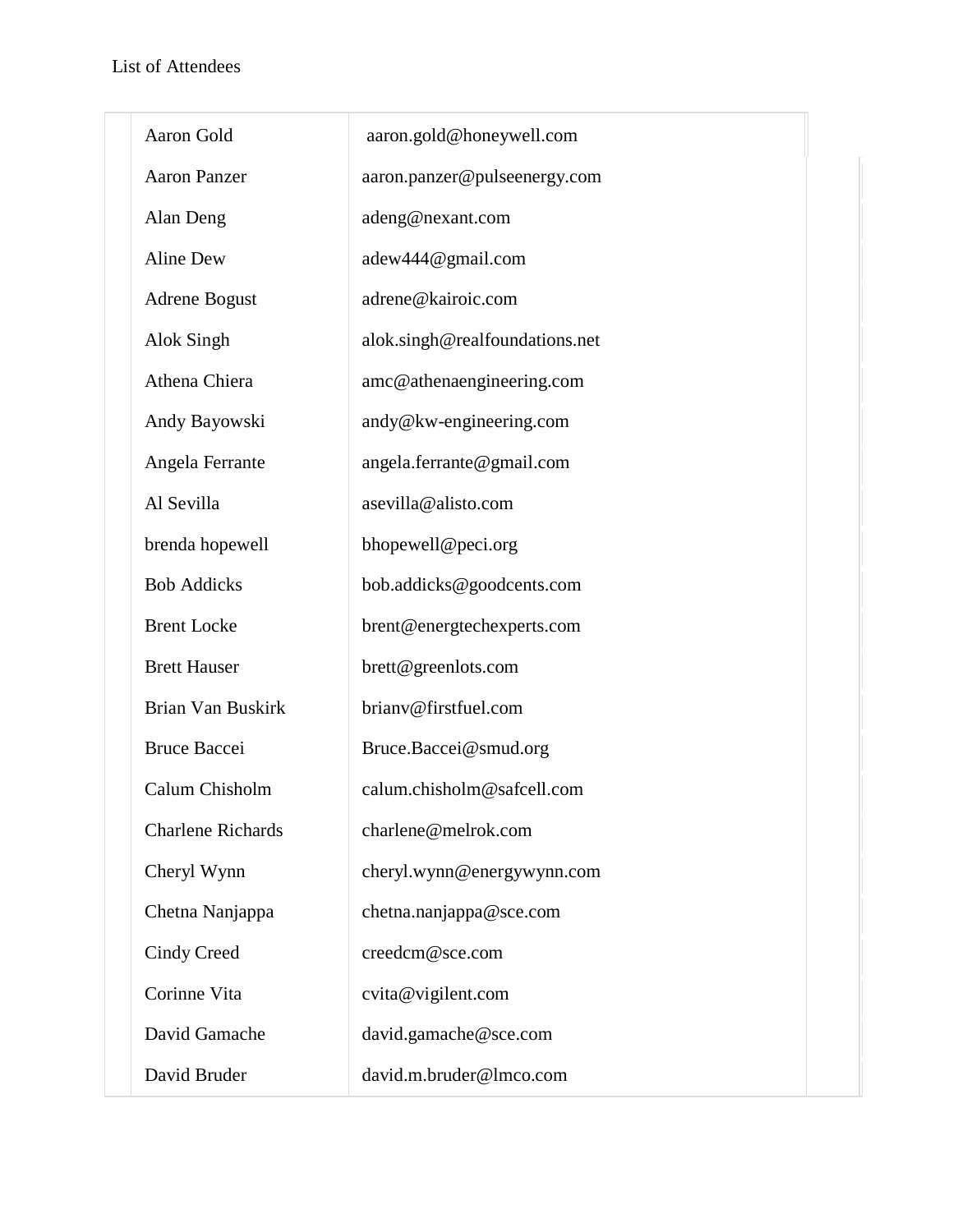| David Shallenberger   | david.shallenberger@synergycompanies.org |  |
|-----------------------|------------------------------------------|--|
| David Pruitt          | david@pl-energy.com                      |  |
| Delbara Dorsey        | deldorsey@everfieldconsulting.com        |  |
| Delbara Dorsey        | deldorsey@everfieldconsulting.com        |  |
| Derrick Rebello       | drebello@quest-world.com                 |  |
| Eric Hoffmann         | ehoffmann@mvautomation.com               |  |
| Erik Steeb            | erik@laincubator.org                     |  |
| Evan Birenbaum        | evan.birenbaum@sce.com                   |  |
| Fred Walti            | fred@laincubator.org                     |  |
| <b>Grey Staples</b>   | gstaples@mendotagroup.com                |  |
| Hamish Wright         | hamish@brightfootprint.com               |  |
| Hob Issa              | hissa@lincusenergy.com                   |  |
| <b>James Anderton</b> | icc@indcxc.com                           |  |
| Ian Foraker           | iforaker@cleantechopen.org               |  |
| In Kim                | inkim@adcenrgy.org                       |  |
| Ishtiaq Chisti        | ishtiaq.chisti@sce.com                   |  |
| Jan Trang Nguyen      | j.nguyen@coastlighting.org               |  |
| <b>Jack Rosenthal</b> | jack.rosenthal@honeywell.com             |  |
| <b>Jay Madden</b>     | jay.madden@sce.com                       |  |
| Jay Madden            | jay.madden@sce.com                       |  |
| <b>Jon Billings</b>   | jbillings@contactgreenworks.com          |  |
| James Crossman        | jcrossman@financialenergy.com            |  |
| Jeffrey Lee           | JeffLee5761@gmail.com                    |  |
| Sonny Enriquez        | jenriquez@rmsenergyconsulting.com        |  |
|                       |                                          |  |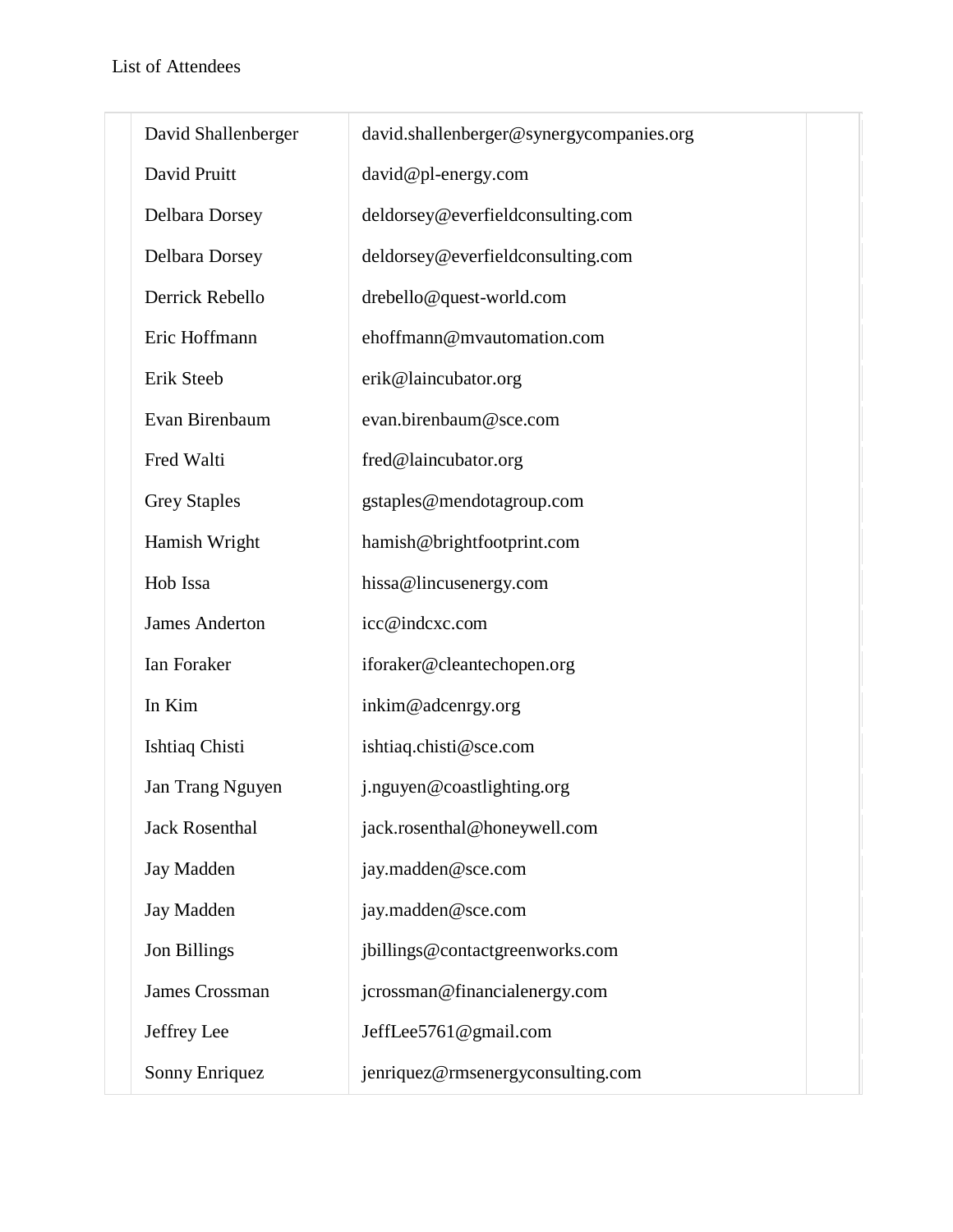| Jerine Ahmed        | jerine.ahmed@sce.com               |
|---------------------|------------------------------------|
| Jack Lamb           | jlamb@vacomtech.com                |
| <b>Jim Reese</b>    | jreese@cmtc.com                    |
| <b>Jeff Staller</b> | jstaller@trcsolutions.com          |
| Robyn Zander        | justrz@aol.com                     |
| Kenneth Buchanan    | k.buchanan@motive-power.com        |
| Kelly Hull          | kelly@brightfootprint.com          |
| Kevin Mitchell      | kevin.mitchell@sce.com             |
| Ki Chung            | kichung@adcenergy.org              |
| <b>KT</b> Tastad    | kim@volt-edge.com                  |
| Kathy Mastrianni    | kmastrianni@amelect.com            |
| kate Zeng           | kzeng@semprautilities.com          |
| Lance Weislak       | lance.weislak@chevron.com          |
| Linda Clark         | lclark@langford-carmichael.com     |
| Lynn Benningfield   | lynn@benningfieldgroup.com         |
| Mananya Chansanchai | m7ce@pge.com                       |
| brent marsh         | marsh@eutricity.com                |
| Mary Nathan         | mary@amerilights.com               |
| Mary F. Crivello    | maryf.crivello@honeywell.com       |
| Mayank Kanodia      | mayank.kanodia@gmail.com           |
| Michael Drury       | mdrury@nexant.com                  |
| Michel Cloward      | michelc@sustainableitsolutions.com |
| MP Singh            | msingh@iesinc-usa.com              |
| Nathan Getz         | nathan.getz@xyleminc.com           |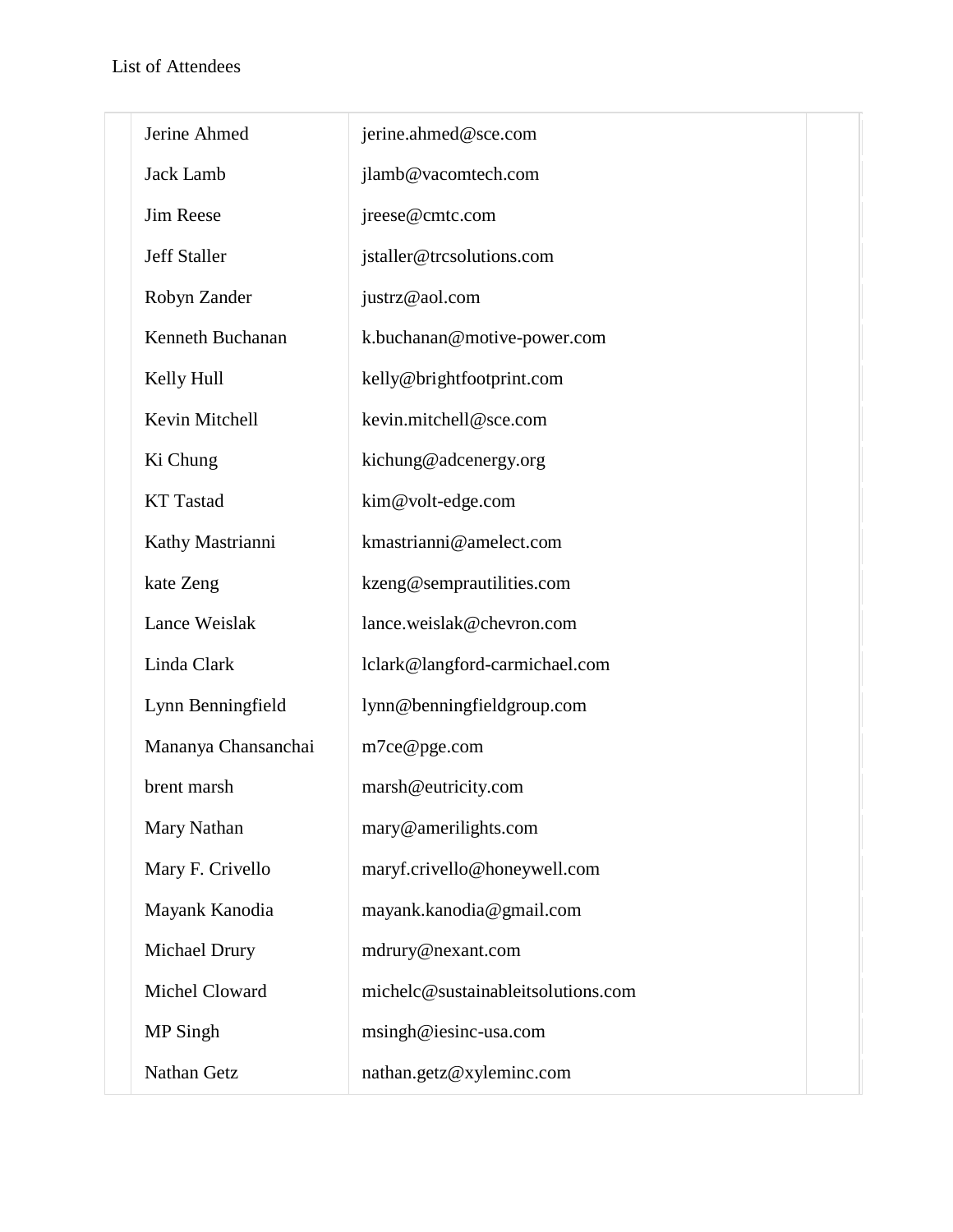| Nick Hinrichs            | nhinrichs@aswb-engineering.com   |
|--------------------------|----------------------------------|
| Nick Hinrichs            | nhinrichs@aswengineering.com     |
| Nate Taylor              | NTaylor@semprautilities.com      |
| <b>Patrick McEntee</b>   | pat@kairoic.com                  |
| <b>Patrick McEntee</b>   | pat@kairoic.com                  |
| Paul Carp                | paul.carp@honeywell.com          |
| Paul Delaney             | paul.delaney@gmail.com           |
| Paul Kyllo               | paul.kyllo@clearesult.com        |
| Paul Carlino             | paul@valleymechanical.com        |
| Paul Carlino             | paul@valleymechanical.com        |
| <b>Phyllis Chestang</b>  | peachtree5319@gmail.com          |
| Peter Noland             | peter.noland@clearesult.com      |
| Prasad Ketireddy         | prasad@tech-netinc.com           |
| Pierre Trevet            | ptrevet@helios-eex.com           |
| <b>Nancy Comstock</b>    | pursuit1@pacbell.net             |
| <b>Richard Hernandez</b> | richardh@hkagroup.com            |
| David Rohy               | rohy@sbcglobal.net               |
| Robert Queen             | roqueen@mail.sdsu.edu            |
| Shea Dibble              | shead@enpllc.com                 |
| Steven Koch              | skoch@mtglinc.com                |
| Sylvia Smullin           | ssmullin@parc.com                |
| <b>Stash McGuinness</b>  | stashmcg@gmail.com               |
| Stephanie Yanchinski     | stephanie.yanchinski@caltech.edu |
| Tara Becnel              | tara.becnel@sce.com              |